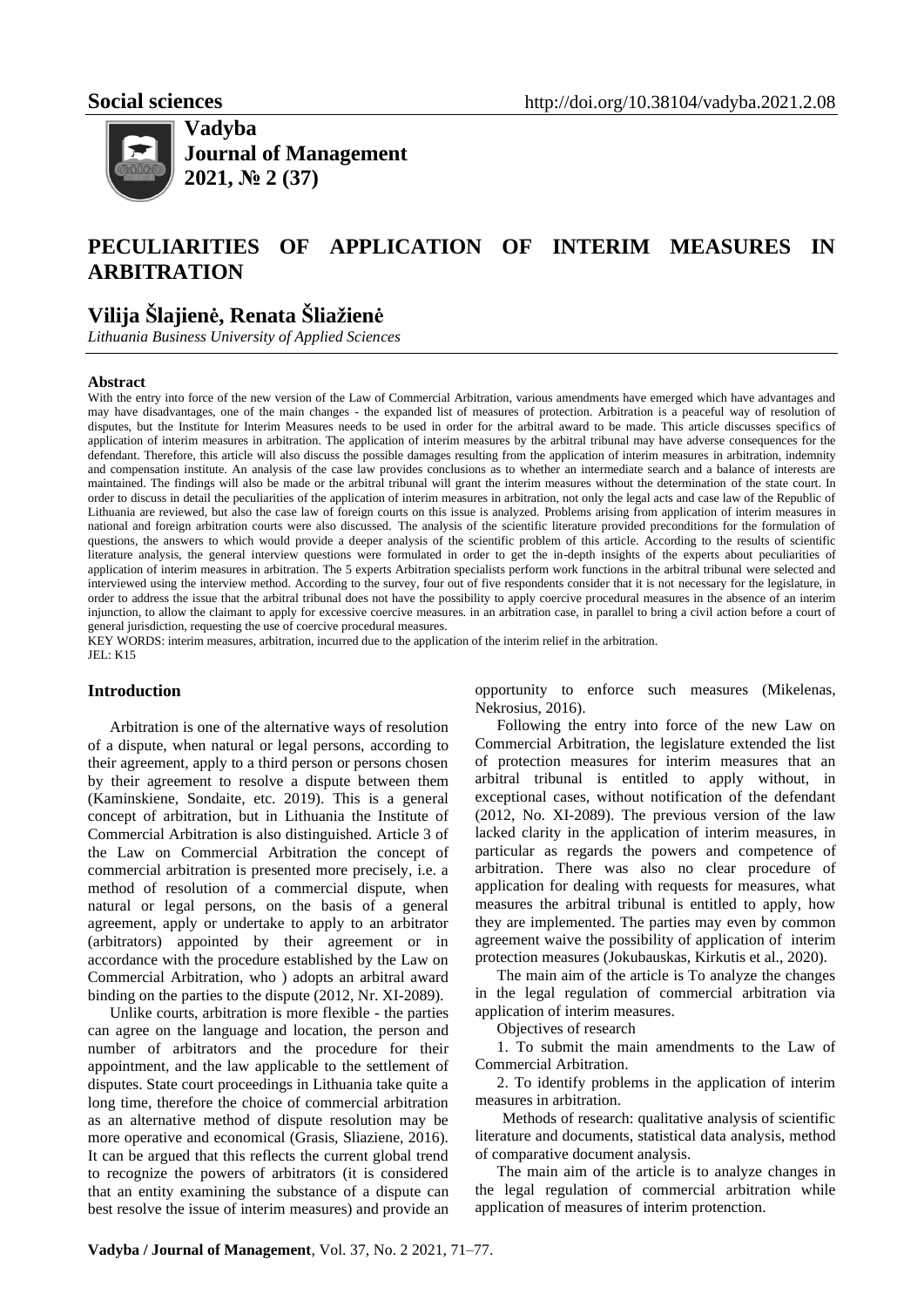#### **Theoretical background**

July 1, 2017 amendments of the Law on Commercial Arbitration entered into force and highlighted the advantages of the arbitration process as an alternative way of resolution of commercial disputes. The main and substantial change took place in setting a time limit for appealing against the annulment of an arbitration award. Upon filing an appeal against the annulment of the arbitration award, the Lithuanian Court of Appeal has to examine such appeal not later than within 90 days from the date of acceptance of the appeal in court. Such a change in the law makes the arbitration process even faster, as until then there was no maximum time limit for a court to appeal against the annulment of an arbitration award, and an appeal against the arbitration award postponed the final settlement of the dispute to a time limit not defined by law.

Another novelty of the wording of the Law on Commercial Arbitration is the granting of the status of an enforceable document to the decisions of the arbitral tribunal regarding the application of interim protection measures. This means that due to a non-enforceable arbitral award, Vilnius Regional Court issues a writ of execution at the request of one of the parties. An enforcement order is not issued in exceptional cases, and a separate complaint may be filed against the decision of Vilnius Regional Court to refuse to issue an enforcement order (2012, Nr. 76-3932, consolidated version 01-07- 2017).

The Law on Commercial Arbitration provides an opportunity for the parties to apply to Vilnius Regional Court for the application of interim measures "regardless of the state in which the place of arbitration is located or where separate arbitration proceedings are performed". This means that even if the parties choose foreign jurisdiction as the seat of arbitration for one reason or another, they can successfully use the assistance of local courts guaranteed by the Commercial Arbitration Act to apply the interim measures provided for in the Code of Civil Procedure in the context of foreign arbitration. Article 26 of the Law on Commercial Arbitration establishes the possibility to apply to the Lithuanian Court of Appeal regarding the recognition and enforcement in Lithuania of foreign arbitral awards or rulings on the application of interim measures. The courts also consistently rule on the application of interim measures in accordance with the rules of jurisdiction and the extension of the list of interim measures. It should be noted that in case law, an application for interim measures does not have to be based on the rules of jurisdiction in civil proceedings). The issues of application of judicial interim measures in arbitration proceedings are regulated by special norms of Article 147 of the CPC. 1 d. and Article 2 of the Law on Commercial Arbitration. 2 d. and Art. 1 d. (Order of the Court of Appeal of Lithuania of 26 August 2021 in civil case No. e2-639-330 / 2021).

One of the innovations is the extension of the list of interim measures. The new wording of the Law on Commercial Arbitration gives the Arbitration Court the right to prohibit a party from participating in certain transactions or performing certain actions, or to oblige a

party to protect property related to arbitration, to provide a cash deposit, bank or insurance guarantee (2012, No. 76-3932, summary edition 2017-07-01). This innovation has both positive and negative aspects, such as. so far, the Commercial Arbitration Law does not give the arbitral tribunal the right to seize a property of the party; on the other hand, the parties to the arbitration proceedings are not limited to the list of interim measures laid down in Article 20 (2) of the Law on Commercial Arbitration. The Law on Commercial Arbitration provides the parties with an opportunity to apply to Vilnius Regional Court for the application of other interim protection measures provided in the Code of Civil Procedure.

It should be noted that the Act of Commercial Arbitration provides for ex parte preliminary rulings on the application of interim measures. The arbitral tribunal shall make a preliminary ruling in cases where notification to the other party of the application for interim measures is likely to prejudice substantially the purposes of those measures. Although this change is an advantage, the effectiveness of preliminary rulings remains questionable for the time being because, unlike rulings under Article 20 of the Act of Commercial Arbitration, preliminary rulings are not enforceable documents. Vilnius Regional Court may also grant interim measures ex parte if there is a legal and factual basis for doing so.

Thus, it can be stated that the innovations in the wording of the Law on Commercial Arbitration of 30/06/2012 - granting the status of an enforceable document to arbitral awards on interim measures, extension of the list of interim measures, regulation of ex parte preliminary rulings on interim measures, possibility to apply to the Court of Appeal of Lithuania regarding the recognition and enforcement of foreign arbitral awards or rulings on the application of interim measures in Lithuania are very significant in the application of interim measures in arbitration, as the powers of the arbitral tribunal have been sufficiently extended

#### **Methodology**

The analysis of the scientific literature provided preconditions for the formulation of questions, the answers to which would provide a deeper analysis of the scientific problem of this article. According to Kardelis (2016), expert interviews are appropriate for this purpose, as the researcher talks to experts to gain deeper insights into the phenomenon under study. Data from experts are obtained through in-depth interviews. Based on the assessments of the interviewed specialists, the degree of agreement of their opinions with the research question and the objectivity of the experts' conclusions are determined, which is determined by the essential, real connections between analyzed topics. For the specialist interview procedure, the interview interview method was chosen according to the pre-prepared questions. There was a problem in selecting specialists using this method. The interviewees do not have equal competence, different experience, legal areas of activity, etc. When selecting specialists, the most important criteria were their legal work experience in arbitration courts, as well as possible links with the use of special knowledge in their work. A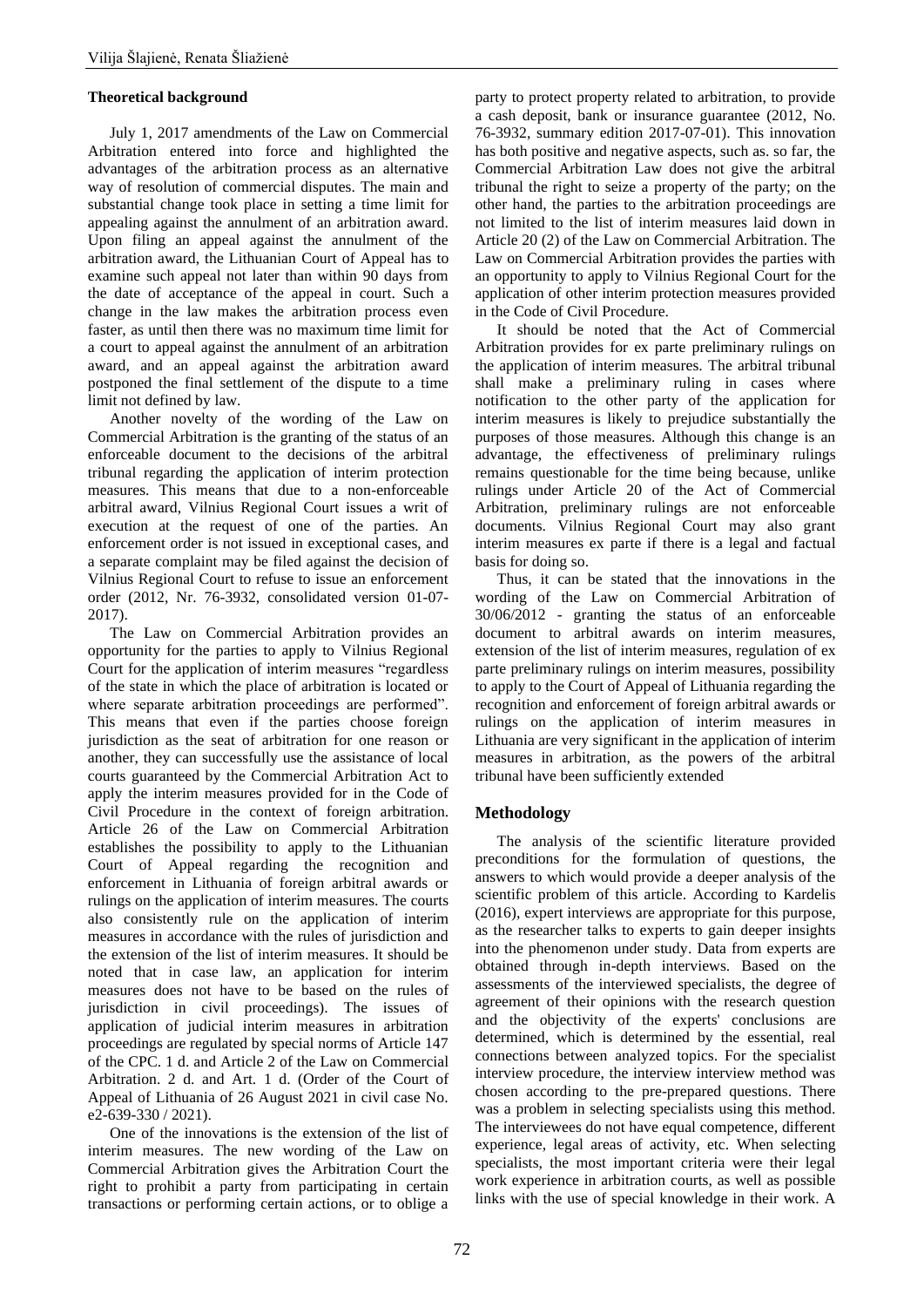total of 5 respondents were interviewed, whose activities have implicit links with the analyzed topic. The obtained answers are systematized, analyzed and interpreted, qualitative data analysis data are used. Thus, carrying out the qualitative research there was sought to answer the general questions in Table 1.

**Table 1.** In-depth interview general questions for experts

| <b>Ouestions</b>                                                                                                                                                                                                                   |  |
|------------------------------------------------------------------------------------------------------------------------------------------------------------------------------------------------------------------------------------|--|
| Q 1. Do you agree with the prevailing view that an emergency<br>arbitrator who has ruled on interim measures may not later be a<br>member of the arbitral tribunal in the same case?                                               |  |
| Q 2. Has the emergence of the institute of urgency arbitrator led to an<br>even greater autonomy of arbitration in civil proceedings,<br>concentrating all the issues to be resolved in an arbitration case in<br>one institution? |  |
| Q 3. What is your view on the need to provide for the possibility of<br>ex parte interim measures in arbitration in the Model Law and the<br>Commercial Arbitration Law?                                                           |  |
| Q 4. Is the arbitral tribunal likely to become less attractive to the<br>plaintiff than a court of general jurisdiction, which has the discretion<br>to grant interim measures without notifying the defendant?                    |  |
| Q 5. What criteria should arbitration tribunals use to determine the<br>extent and amount of damages incurred as a result of the application<br>for interim measures?                                                              |  |
| Q 6. What is the main advantage of a state court as an alternative to<br>an urgent arbitrator?                                                                                                                                     |  |

To achieve this purpose, there were selected 5 experts at one of the who works in arbitration courts. The following criteria for the selection of respondents were established for the in-depth expert interview:

1) judges, mediators who work in arbitration courts.

2) mediators with at least 5 years of practical work and arbitration courts work experience.

Based on these criteria, there were selected five experts for the in-depth interview. Table 2 shows the reasons for the selection of experts.

**Table 2.** Reasons for selection of experts

| <b>Expert</b>    | <b>Reasons for selection of an expert</b>                                                                                                                                                                                                                                                                                                                                  |
|------------------|----------------------------------------------------------------------------------------------------------------------------------------------------------------------------------------------------------------------------------------------------------------------------------------------------------------------------------------------------------------------------|
| First<br>Expert  | The associate professor of the Faculty of Law of<br>Vilnius University, Event and Improvement of the Code<br>of Civil Procedure of the Republic of Lithuania,<br>Member of the Department of Humanities and Social<br>Sciences of the Lithuanian Academy of Sciences.<br>Research interests - civil procedure, Roman law, notary.                                          |
| Second<br>Expert | The associate professor, who has worked for 10 years in<br>international arbitration disputes, in particular, ones<br>arising under bilateral and multilateral investment<br>treaties and high-value commercial agreements, having<br>served as a consultant or representative to company<br>claimants and respondents as well as government<br>claimants and respondents. |
| Third<br>Expert  | The associate professor, partnership at the Faculty of<br>Law of Vilnius University, a legal scholar, a practice<br>lawyer, an artificial lawyer of private companies, as<br>well as an advisor to the Chairman of the Civil Cases<br>Division of the Supreme Court of Lithuania.                                                                                          |
| Fourth<br>Expert | Experienced Professor with a demonstrated history of<br>working in the higher education industry. Skilled in<br>Mediation, Alternative Dispute Resolution, Public<br>Procurement, and Management. Strong education<br>professional with a Doctor of Law focused in Law from<br>Mykolo Romerio Universitetas.                                                               |

| Fifth<br>Expert | Lawyer, who has specializes in dispute resolution courts<br>and arbitration, has valuable experience in international<br>(cross border) civil and family, inheritance cases,<br>expertise in recognition and enforcement of foreign<br>courts and arbitration decisions in Lithuania and abroad,<br>has arbitrated several arbitration disputes, is<br>recommended by VKAT arbitrator. |
|-----------------|----------------------------------------------------------------------------------------------------------------------------------------------------------------------------------------------------------------------------------------------------------------------------------------------------------------------------------------------------------------------------------------|
|-----------------|----------------------------------------------------------------------------------------------------------------------------------------------------------------------------------------------------------------------------------------------------------------------------------------------------------------------------------------------------------------------------------------|

All selected experts legal scientists, mediators or judges with large experience, therefore they meet the objectives of in-depth research. In order to preserve the confidentiality of the experts, they were randomly coded: Q1, Q2, Q3, Q4 and Q5.

The reliability and comprehensibility of a qualitative research is based on the fact that the researcher can discover the answers to the main questions of the research, and the answers of the respondents are repeated, which shows that they are talking about the same thing.

#### **Results**

Article 20 (1) of the Law on Commercial Arbitration lays down the basic provisions for the application of interim measures.

Firstly, it can be unequivocally concluded in accordance to Paragraph 1 of Article 20 of the Law on Commercial Arbitration of the Republic of Lithuania "unless the parties have agreed otherwise" that a separate agreement of the parties on granting powers to the arbitral tribunal to grant interim measures is not necessary. In the event that the parties have entered into an arbitration agreement, the arbitration shall be deemed to be entitled to apply for interim measures or to secure evidence at the request of one of the parties. In accordance with the principle of autonomy of a party, this also means the right of the parties to agree that the arbitral tribunal does not have such powers. Furthermore, the right of arbitration to grant interim measures does not mean that the parties are not entitled to apply to the national courts for interim measures. Although the arbitration agreement prevents the parties from the application to the state courts for the settlement of the dispute, the right of the parties to apply to the court with a request for the application of interim measures or securing evidence remains (Mikelenas, Nekrosius, Zemlyte, 2016).

Secondly, it is obvious that according to the norm in Article 20 (1) of the Law on Commercial Arbitration of the Republic of Lithuania the arbitral tribunal does not have the right to apply interim measures ex officio and they can be applied only if one of the parties (usually the plaintiff) request. (Mikelenas, Nekrosius, Zemlyte, 2016).

Thirdly, interim measures are granted by an arbitral tribunal, so it is firstly necessary to form them. As the formation of the arbitral tribunal takes a long time, it may also be necessary to wait a long time for the arbitral tribunal to grant interim relief. On the other hand, the rules of the arbitration institution for arbitration, or special rules, provide the possibility of urgent application of interim measures by appointing an interim arbitrator before the formation of the arbitral tribunal (Annex No. 1 to the formation of an arbitral tribunal).

Thus, the application of interim measures, if the parties agree, is also possible before the formation of an arbitral tribunal in order to hear the dispute on the merits.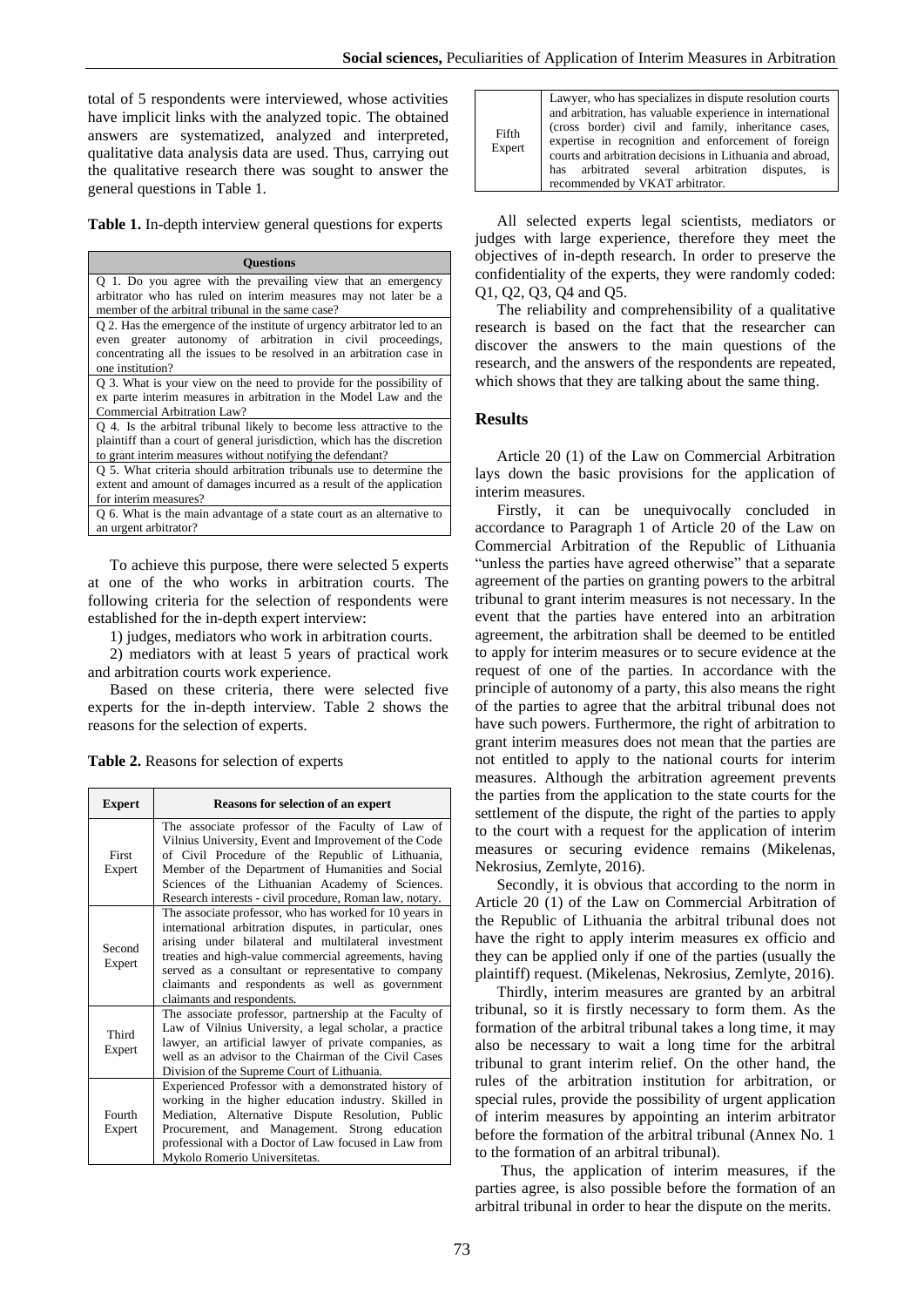Discussing in detail the emergence of the institute of urgency arbitrator - it is related with the complicated application of interim measures before the formation of the arbitral tribunal and the promotion independence of the arbitration process (Bliuvaite, 2015).

The first time, the appointment of an urgent arbitrator (since 2006) is incorporated into the regulations of International Centre for Dispute Resolution (ICDR) (Regulations of International Centre for Dispute Resolutions (ICDR), 2006). Since 2012 The Institute of Urgency Arbitrator also appeared in the Regulation of Arbitration of the International Chamber of Commerce: "The decision on interim measures to be applied expeditiously shall be made by the Urgency Arbitrator and shall be binding on the parties, but the arbitral tribunal constituted subsequently shall have the right to amend or abolish them". The Regulations of Arbitration of the International Chamber of Commerce extended the possibilities for parties to decide on interim measures without recourse to a national court. (Chvalej, Pavan, Zukova, 2013). In 2013 In Lithuania, the Regulations of Arbitration Procedure of Vilnius Commercial Arbitration Court was supplemented with an annex on the procedure for application of interim measures before the formation of the arbitral tribunal (Annex No. 1 of Vilnius Court of Commercial Arbitration Regulation of Procedure of Arbitration "Procedure (procedure) of the application of interim measures before the formation of the arbitral tribunal."

The provisions of this Annex are broadly in line with the procedure for the appointment of an urgent arbitrator established by the International Chamber of Commerce. The procedure of submition of applications for the appointment of an interim arbitrator, the competence of an interim arbitrator, the procedure for examining applications, the costs of the procedure and other issues are detailed. This extends the ability of parties to defend themselves against non-compliance and to deal with the issue of interim relief as a matter of urgency, as the general deadlines for appointment of interim arbitrator are 3 days from receipt of the request and 3 days from referral. On the other hand, the Lithuanian Law on Commercial Arbitration does not regulate the institute of urgent arbitrator at all and provides only the right of a party to apply to Vilnius Regional Court to procedure interim measures or to guarantee the provision of evidence before the commencement of arbitration proceedings or formation of an arbitration tribunal. However, the same law states that because of common agreement the parties of the dispute have the right to deviate from all the rules of that law, with the exception of mandatory rules, and the agreement of the parties of arbitration includes the application of any arbitration regulations included in that agreement. Thus, for example, the regulation of Vilnius Commercial Arbitration Court substantially expands the possibilities of a party of an arbitration agreement to apply for urgent interim measures, as the law provides possibility to apply to a state court, but does not preclude an urgent application for arbitration.

As regards institutional but ad hoc arbitration (ad hoc arbitration is arbitration where, by agreement of the parties, the dispute resolution proceedings are not organized by a permanent arbitral tribunal), the issue of urgent interim measures remains debatable and should be included in the arbitration clause (Bliuvaite, M. 2015). The arbitration clause states that the urgent arbitrator should be appointed by the ad hoc arbitral tribunal. In practice, such a procedure, and in particular the enforcement of urgent arbitration awards, is still quite complicated and uncertain. For example, in 2010 The UNCITRAL Arbitration Rules, one of the most commonly used and applied to ad hoc arbitration proceedings (although they are also used for institutional arbitration and are followed by some arbitration bodies in the administration of disputes), do not regulate the urgency of arbitration and interim measures pending arbitration. Thus, while ad hoc arbitration may offer the possibility of appointmentof an urgent arbitrator, the practical model for that implementation does not have adequate guidance yet.

The main problematic issue with the Institute for Urgent Arbitration is the enforcement of decisions. Up till now, the status of an urgent arbitrator compared to an arbitrator in an arbitral tribunal remains questionable, as the question arises whether an emergency arbitrator can in fact be considered as an arbitrator under national arbitration laws in which this institute has not been and is not established? (Kidane, L. 2017). If we consider that the urgency arbitrator can be treated in the same way as an arbitrator of an arbitral tribunal, then the legal force and enforcement of his decisions will be the same as that of an arbitral tribunal. Otherwise, the theoretical aspect of the issue of the definition of an urgent arbitrator is less important than the practical one, where state courts will not enforce decision of an emergency arbitrato because of the questionable powers of that arbitrator. Another important aspect that complicates enforcement is the temporary nature of the decision (Bliuvaite, 2015). Enforcement of decision of an urgent arbitrator is often complicated by its temporary nature - a provisional, unconfirmed procedural decision. The fact that the arbitral tribunal formed may reverse the decision of the urgent arbitrator makes it temporary not even in terms of the final decision of the case, but even in terms of another procedural decision.

Another problematic issue with regard to the Institute of Urgent Arbitrator is the procedure of appointment of an urgent arbitrator, which raises questions about the criteria for selecting an urgent arbitrator and the competence to examine an application for interim measures. An emergency arbitrator is normally appointed by the chairperson of the arbitral tribunal from a list of arbitrators of that authority. Also, the arbitral tribunal has the right to appoint as an emergency arbitrator a person who is not included in the list of arbitrators but who has the necessary knowledge and competence to do so. (Annex No. 1 to the Rules of Arbitration Procedure of Vilnius Commercial Arbitration Court "Procedure for Application of Interim Safeguards (Procedure) Prior to the Formation of the Arbitration Court", Article 1, paragraph 5 d).

According to the authors of the article, however, the status of an urgent arbitrator should be established in national arbitration laws by equating the status of an urgent arbitrator with an arbitrator of an arbitral tribunal,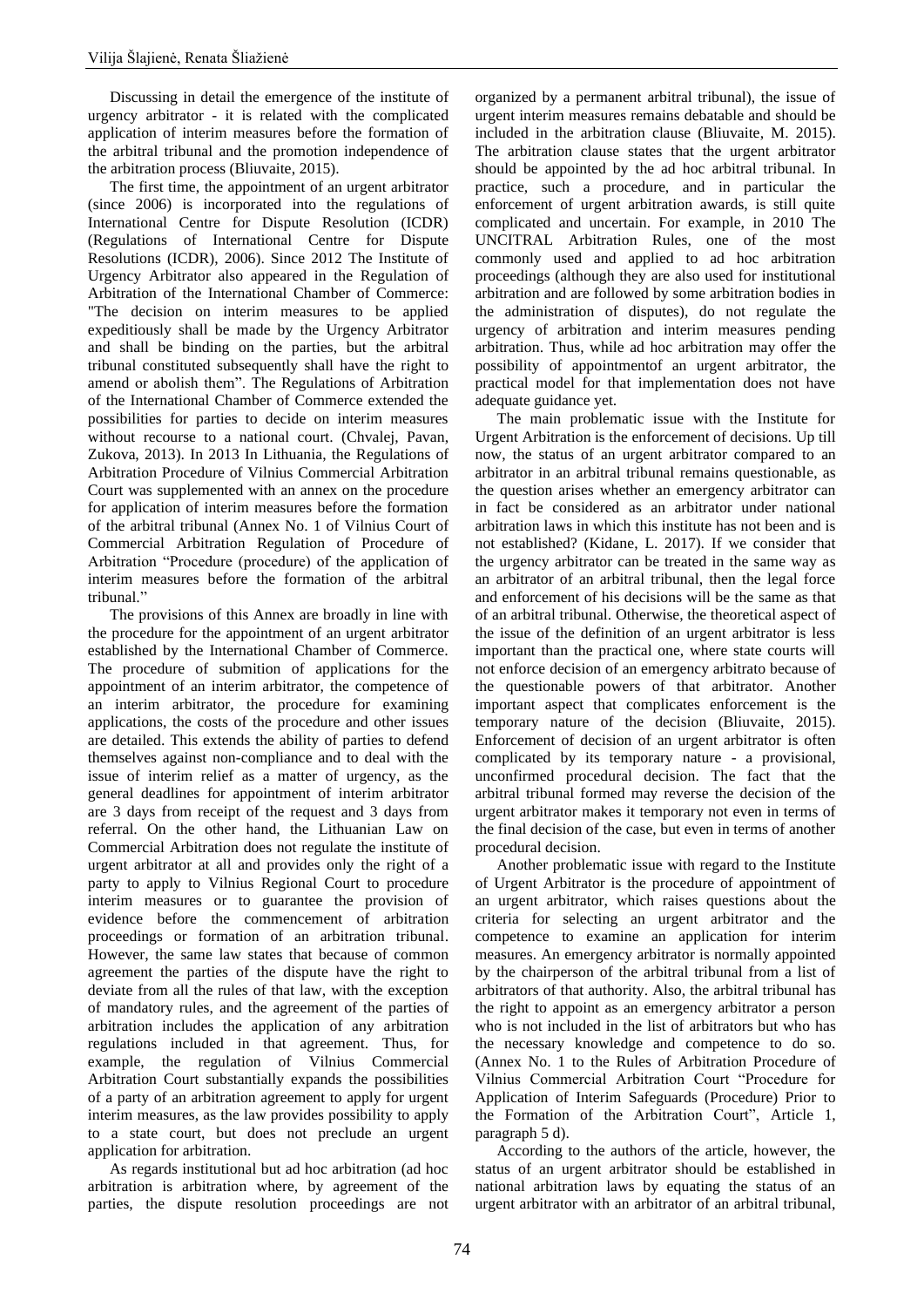so that the decisions and decisions of an urgent arbitrator have the same legal force and enforcement as an arbitral tribunal.

Unfortunately, national arbitral tribunals do not publish official statistics how often the parties of arbitral tribunals are granted with interim measures . Could it be assumed, because arbitration is settled faster than in national courts and therefore does not even require interim measures? Perhaps for this reason, the application of interim measures in arbitration cases is such and so rare?

As mentioned above, Paragraph 1 of Article 20 of the Law on Commercial Arbitration of the Republic of Lithuania clearly establishes the right of arbitrators to apply interim protection measures. It should be noted that the arbitral tribunal is deemed to be entitled to grant interim relief, although the jurisdiction of the arbitral tribunal to hear the dispute is in process of discussion. Such approach is entirely logical, since otherwise an objection of jurisdiction alone would be sufficient to prevent the arbitral tribunal from being applied. On the other hand, this does not mean that the arbitral tribunal does not consider the question of its jurisdiction at all while considering an application for interim measures. It is common practice for arbitrators to prima facie assess the merits of an objection of jurisdiction (if so stated or if one of the parties does not take part in the proceedings) and to refuse interim measures if it finds that there is no jurisdiction. The fact that arbitrators have such an obligation is also confirmed by Article 25 of the Law on Commercial Arbitration of the Republic of Lithuania, according to which Vilnius Regional Court may refuse to issue order of enforcement if the arbitral tribunal clearly exceeded its competence (Mikelenas, Nekrosius, 2016).

It is noted that an arbitral party may apply to Vilnius Regional Court for interim measures both before the commencement of the arbitration proceedings or before the conclusion of the arbitral tribunal and after the establishment of the arbitral tribunal (Article 27 (1) of the Law on Commercial Arbitration of the Republic of Lithuania, 1996, no. 39 - 961, consolidated version 01/07/2017). Vilnius Regional Court, having applied interim measures before filing a claim with the arbitral tribunal, determines the term within which the claim must be filed. This period may not exceed fourteen days. If the claim is to be submitted to foreign arbitration, the time limit may not exceed thirty days. If no action is brought within the time limit set by the court, the interim measures are revoked). It is noted that Vilnius Regional Court, assessing the claims and evidence submitted in accordance with Article 144 (1) of the Code of Civil Procedure prima facie, does not draw any conclusions regarding the validity of the arbitration agreement. According to the doctrine of competence - competence, this issue is left to be decided by the Arbitration Court (Order of the Lithuanian Court of Appeal of 26 April 2018 in case no. E2S-921-796 / 2018).

A party seeking interim measures pending the formation of the arbitral tribunal has to state the reasons justifying the urgency of the application of such measures in the request to the arbitral tribunal. (Annex No. 1 to the Rules of Arbitration Procedure of the Vilnius Commercial Arbitration Court "Procedure for

Application of Interim Safeguards (Procedure) Prior to the Formation of the Arbitration Court", Article 1, Paragraph 3). Extreme urgency is essentially the main criterion for the selection of applications, on the basis of which the interim arbitrator decides on the granting of interim measures. Although neither the Lithuanian Law on Commercial Arbitration nor the UNCITRAL Rules provide the right to apply interim measures without notifying the other party to the urgent arbitrator, it can be assumed that further extension of the special urgency element is likely to occur where ex parte application is already established after referral. In addition, the balance of interests of the parties remains doubtful, when due to special urgency measures of temporary protection are applied without issue of securing losses consideration. (Bliuvaitė, M. Urgency Arbitrator Institute, 2015). A party which has not been informed of the interim measures imposed on it may apply for damages after those measures have been imposed on it. However, it is not clear whether an urgent arbitrator whose term ceases as soon as an arbitral tribunal is formed should also address this issue. Otherwise, the arbitral tribunal, having taken over the right to impose, amend or revoke interim measures, should also take over the right to consider the losses arising from the provision of instruments used by the emergency arbitrator (Mikelenas, Nekrosius, Zemlyte, 2016).

Thus, to summarize the emergence of the institute of urgency arbitrator, it can be stated that the emergence of this institute has led to even greater independence of arbitration in civil proceedings, concentrating all issues to be resolved in an arbitration case in one institution.

Next, with regard to the grounds for interim measures in arbitration, an important provision is that the examination of the application for interim measures must be notified to the other party. As mentioned above, this provision is one of the essential differences between institutes of protection in institutes of court and arbitration, as the application of such measures is usually decided ex parte in court. In a study conducted by the authors of the article, three (out of four) arbitrators emphasized that, in this respect, the arbitral tribunal becomes less attractive to the parties to the dispute than the court of general jurisdiction. Since, as is clear from Article 20 (1) of the Commercial Arbitration Act, the general rule states that the examination of interim measures must be notified to the other party, giving latter the right to comment on the application, thus enabling that party to get prepared for future interim measures and possible actions in order to avoid their consequences (Mikelenas, V. et al. Ibid., p. 99).

As an exceptional rule, the arbitral tribunal has the power to make preliminary rulings when the other party has not been informed of the acceptance of the request for a preliminary ruling. It goes without saying that the arbitral tribunal has the power to make preliminary rulings if the parties have agreed to this clause. The parties may also agree that the arbitral tribunal does not have such a right, and they may supplement or amend the rules laid down in the Commercial Arbitration Act regarding the conditions and procedure for making preliminary rulings. In summary, a party to a dispute which wishes interim measures to be granted ex parte and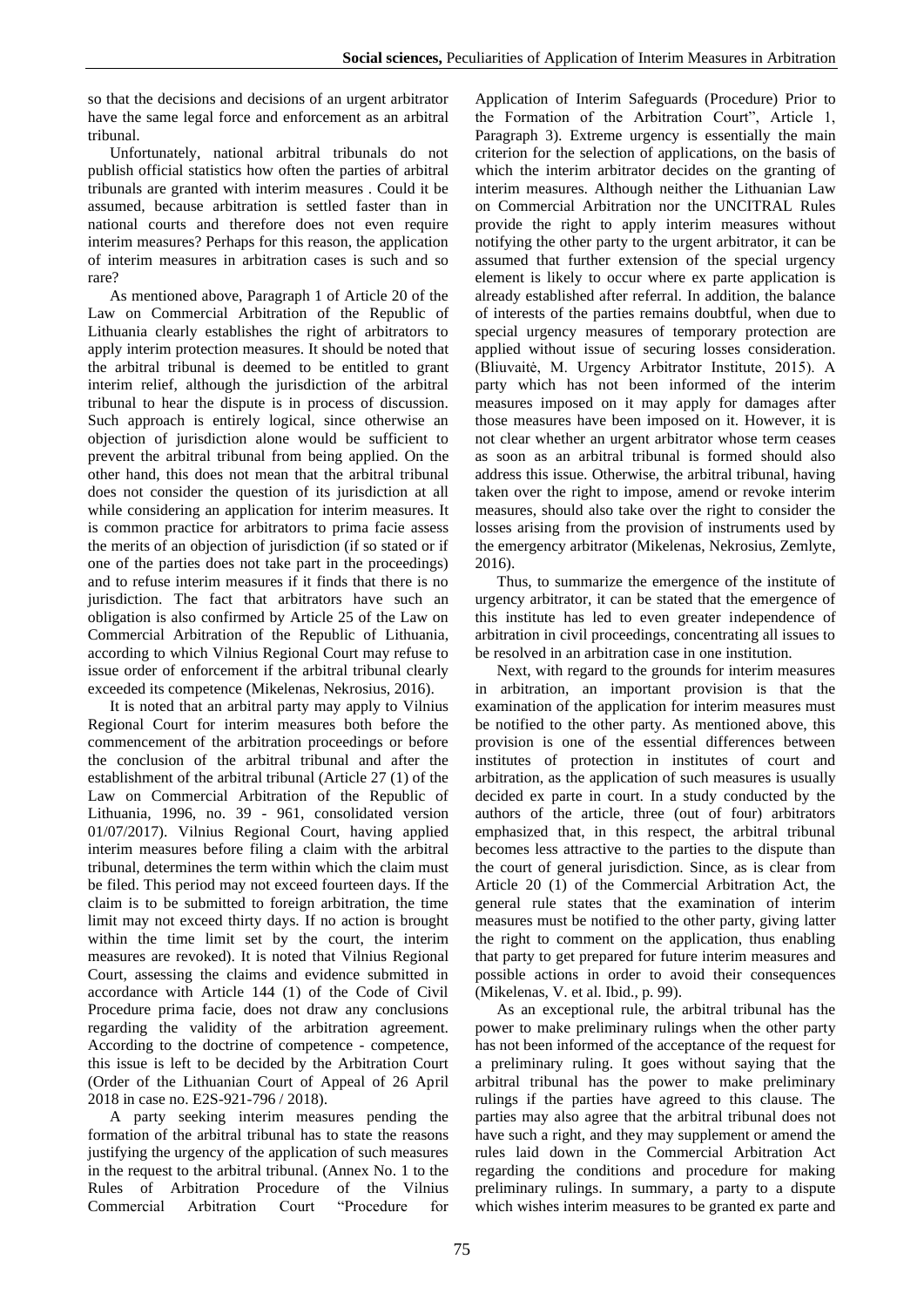this order to be enforced is obliged to apply to a national court because he cannot count on the assistance of an arbitral tribunal.

The fifth, the decision of the arbitral tribunal to grant interim measures is formalized by an order and not by a decision. Arbitration awards on interim measures are enforceable. An arbitral award is made instead of a decision, therefore the institute of annulment of an arbitration award does not apply to interim measures, such orders may be considered by a court of general jurisdiction only during the enforcement procedure and only on limited grounds provided for in Article 25 of the Commercial Arbitration Law (Mikelenas, V. , Nekrosius, V., Zemlyte, E. 2016). Meanwhile, under Article 21 (7) of the Commercial Arbitration Law, a preliminary ruling is binding on the parties, but, unlike interim injunctions under Article 25 of the Commercial Arbitration Law, it is not an enforceable document. There is therefore no procedural possibility to compel the other party to comply with the preliminary ruling. That is why the Institute of Preliminary Rulings is one of the most controversial institutes of the UNCITRAL Model Law: although it allows interim measures to be granted without notifying the other party, it cannot compel such a party to comply with an obligation imposed by an arbitral tribunal. On the other hand, the meaning of preliminary rulings is not insignificant because they are binding on the parties. Thus, although a breach of or non-compliance with a preliminary ruling does not have procedural consequences, it can be regarded as an unlawful act of a party. Under other circumstances of civil liability, the defaulting party may be required to pay damages.

 The essential principles of the application of interim measures in arbitration should be mentioned here: Article 20 of the Law on Commercial Arbitration. 3 d. it is provided that the party seeking interim measures must in particular prove that:

(1) its claims are likely to be well founded; the determination of this probability shall not prejudice the right of the arbitral tribunal to render a different award or ruling at a later stage in the arbitral proceedings;

2) in case of the absence of such measures, the enforcement of the award of the arbitral tribunal may become substantially more difficult or impossible;

(3) Interim measures are economical and proportionate to the aim pursued.

Lithuanian Court of Appeal in civil case no. e2-316-241 / 2017: "The case law of the Lithuanian Court of Appeal clarified that interim measures must be applied taking into account the factual circumstances of the case and in accordance with the principles of justice, economy and proportionality. The principle of economy requires the court to apply such and such interim measures seeking to ensure the enforcement of a future judgment, and the principle of justice obliges the court to maintain a balance of interests between the parties to the proceedings. The application of the principle of proportionality in deciding interim measures means that the court, when applying such measures, should assess the legitimate interests of both the plaintiff and the defendant and not give any of them unreasonable priority [...]. "(Lithuanian Court of Appeal March 9, 2017 Order in Civil Case No. e2-316- 241 / 2017). Thus, interim measures in arbitration are

applied on the basis of the basic principles of economy and proportionality. This means that, in the first instance, the party must, when applying for interim measures in arbitration, prove that the interim measures granted are economical and proportionate to the aim pursued. On the other hand, the arbitral tribunal must comply with these general principles before granting interim measures.

### **Conclusions**

With the entry into force of the new version of the Law on Commercial Arbitration, arbitral awards, appeals procedures and deadlines comply with the provisions of the UNCITRAL Model Law, but the Lithuanian Court of Appeal has the exclusive right to decide on annulment of arbitral awards. The new wording of the law defined the granting of the status of an enforceable document by arbitration court rulings on the application of interim measures, extension of the list of interim measures, regulation of ex parte preliminary rulings on the application of interim measures. Also, the possibility to apply to the Lithuanian Court of Appeal for recognition and enforcement of foreign arbitral awards or interim measures in Lithuania is very significant in the application of interim measures in arbitration, as the powers of the arbitral tribunal in the field of interim measures have been sufficiently extended and foreign arbitration has been developed. ensuring the rights of the parties in Lithuania.

The arbitral tribunal must, as a general rule, notify the other party of the examination of the application for interim measures, whereas in the meantime, the court will normally decide on the application of such measures ex parte. In this respect, the arbitral tribunal becomes less attractive to the plaintiff than the court of general jurisdiction. It is noted that applications for interim measures are not intended to settle the case, but only to enable a future arbitral award in favor of a party to be enforced. Even if several applications for interim measures were made in the courts of different States, such decisions (orders) of different courts on the (non) application of interim measures would not change the final outcome of the case, as the claims are decided by only one arbitral tribunal and the courts. there is no risk of incompatibility of decisions. An application for interim measures must not be based on the rules of jurisdiction in civil proceedings. It is noted that the issues of application of judicial interim measures in arbitration proceedings are regulated by a special norm of Article 147 of the CPC. 1 d. and Article 2 of the Law on Commercial Arbitration. 2 d. and Art. 1 d.

As the criteria are not regulated by national arbitration law, the scope and extent of the provisions on the determination of arbitral tribunals that may be applicable to interim measures should be taken into account, and negative incomes should be taken into account. the loss of income must be proved with reasonable certainty that the interim measures granted have led to a loss of the defendant's future income; the actions of the defendant himself, whose assets have been subject to procedural restraints, must be assessed - whether he acted actively to change the interim measures.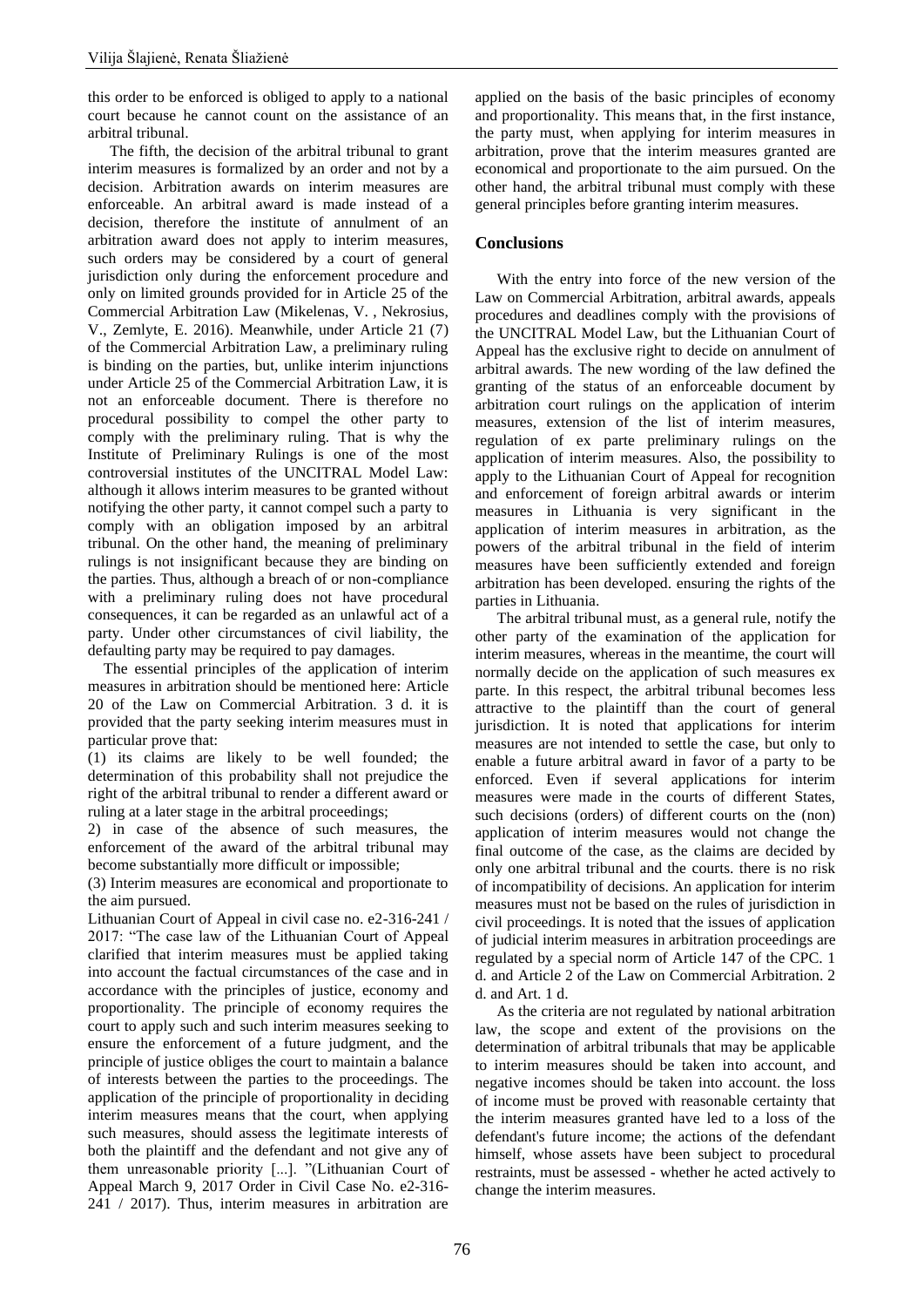#### **Reference**

- Bliuvaite, M. (2015). Skubos arbitro institutas. *Journal of Law*, 960, 112-125.
- Chvalej, V., Pavan, V. V., Žukova, G. (2013). Nauja Tarptautinių prekybos rūmų arbitražo reglamento redakcija*. Journal of Law*, 201-216.
- Daujotas, R. (2016). Arbitražo teisės teorija teisinio realizmo perspektyva*, Journal of Law*, No. 1392- 1274.
- *Decision of the United States District Court of the Southern District of California Chinmax Medical Sy terns Inc v. Alere San Diego Inc*., 2010, case number 10cv2467 WQH (NLS).
- *European Convention of the Protection of Human Rights and Fundamental Freedoms*, 1995, Nr. 40- 987.
- *Judgment of European Court of Human Rights in Tabbane v. Switzerland*, 2016, Nr. 41069/12.
- *Judgment of European Court of Human Rights in Suda v. Czech Republic*, 2010, Nr. 1643/06.
- Jokubauskas, R., Kirkutis, M. ir kt. (2020). *Ginčų nagrinėjimas komerciniame arbitraže*. Vilnius: MRU.
- Kaltenborn, M. (2020) Social protection floors as an investment in the future. *International Journal of Public Law and Policy,* Nr. 4.
- Kaminskienė, N., Sondaitė, J. ir kt. (2019). *Mediatoriaus vadovas. Metodinis leidinys*. Vilnius: MRU.
- Kidane, L. Won. (2017). *The Culture of international Arbitration*. Oxford University Press.
- Lietuvos Respublikos komercinio arbitražo įstatymas, 1996, Nr. 39-961, suvestinė redakcija 2017-07-01.
- Lietuvos Aukščiausiojo Teismo Civilinių bylų skyriaus teisėjų kolegijos 2013 m. birželio 28 d. nutartis civilinėje byloje UAB "Abipa Logistics" v. Kutter, bylos Nr. 3K-7-181/2013.
- Lietuvos Aukščiausiojo Teismo Civilinių bylų skyriaus teisėjų kolegijos 2010 m. vasario 9 d. nutartis civilinėje byloje ECE European Groupd Limited et. al. v. AB Orlen Lietuva et. al., bylos Nr. 3K-3-64/2010.
- Lietuvos apeliacinio teismo 2021 m. rugpjūčio 26 d. nutartis civilinėje byloje Nr. e2-639-330/2021 byloje Atmos Zero Pte Ltd v. Viridian Armada AG ".
- Lietuvos apeliacinio teismo civilinių bylų skyriaus 2013 m. rugsėjo 16 d. nutartis civilinėje byloje Nr. 2-2139/2013 A. S., UAB ,,3 RILL" v. KŪB "Litcapital I").
- Lietuvos apeliacinio teismo 2018 m. balandžio 26 d. nutartis byloje Nr. e2S-921-796/2018 ,,Platano Eesti OU v DALRIADA".
- Lietuvos apeliacinio teismo civilinių bylų skyriaus 2014 m. rugsėjo 29 d. nutartis civilinėje byloje Nr. 2T-84/2014 OÜ "Sativa Group" v. UAB "Galinta ir partneriai".

Lietuvos apeliacinio teismo Civilinių bylų skyriaus teisėjų kolegijos 2017 m. kovo 2 d nutartis civilinėje byloje AB "Orlen Lietuva" v. AB "Lietuvos geležinkeliai", bylos Nr. e2A-61-381/2017.

- Lietuvos apeliacinio teismo 2017 m. kovo 9 d. nutartis civilinėje byloje Nr. e2-316-241/2017 SIA "LDZ CARGO" v. UAB "Logipolijos vagonai".
- Lietuvos apeliacinio teismo 2013 m. rugpjūčio 1 d. nutartis civilinėje byloje Nr. 2-1900/2013.
- Lietuvos apeliacinio teismo 2016 m. lapkričio 30 d. Civilinių bylų skyriaus teisėjų kolegijos nutartis civilinėje byloje UAB "Latakko" v. UAB "NTA namas" ir G.Š., bylos Nr. e2T-86-381/2016.
- Lietuvos apeliacinio teismo 2016 m. lapkričio 10 d. nutartį civilinėje byloje Nr. e2-1451-381/2016 R. B. v. UAB ,,Group Europa Investment".
- Lietuvos apeliacinio teismo civilinių bylų skyriaus 2014 m. balandžio 3 d. nutartis civilinėje byloje Nr. 2-674/2014.
- Mikelėnas, V., Nekrošius, V., Zemlytė, E. (2016). *Lietuvos Respublikos komercinio arbitražo įstatymo komentaras.* Vilnius: Registrų centras.
- Petkutė Gurienė, J. (2017). Komercinis arbitražas ir teisingo bylos nagrinėjimo garantijos pagal Europos žmogaus teisių konvencijos 6 (1) straipsnį. *Jurisprudencija,* Nr. (2)-24.
- Sinkevičius, E., Norkus, R. (2013). Laikinųjų apsaugos priemonių taikymas nagrinėjant ginčus Lietuvos komerciniuose arbitražuose. *Journal of Law*, 1392-1274.
- Šliažienė, R., Grasis, J. (2016). Comparision of the legal enviroment of the business in the Republic of Latvia and the Republic of Lithuania. *Vadyba Journal of Management*. Nr. 2 (31).
- UNCITRAL pavyzdinis įstatymas dėl tarptautinio komercinio arbitražo. 1985, Nr. A/40/17, I priedas.
- Vilniaus apygardos teismo 2017 m. sausio 23 d. nutartis civilinėje byloje Nr. e2-3238-653/2017 UAB "Logistikos sprendimų centras" v. UAB "Ipsun".
- Vilniaus komercinio arbitražo teismo arbitražo procedūros reglamento priedas Nr. 1 "Laikinųjų apsaugos priemonių taikymo tvarka (procedūra) iki arbitražo teismo suformavimo.
- *1958 metų Niujorko konvencija dėl užsienio arbitražų sprendimų pripažinimo ir vykdymo*, 1995, Nr. 10- 208.
- *2012 International Arbitration Survey: Current and Preferred Practices in the Arbitral Process*. 2012, Queen Mary University and White & Case, p. 2.